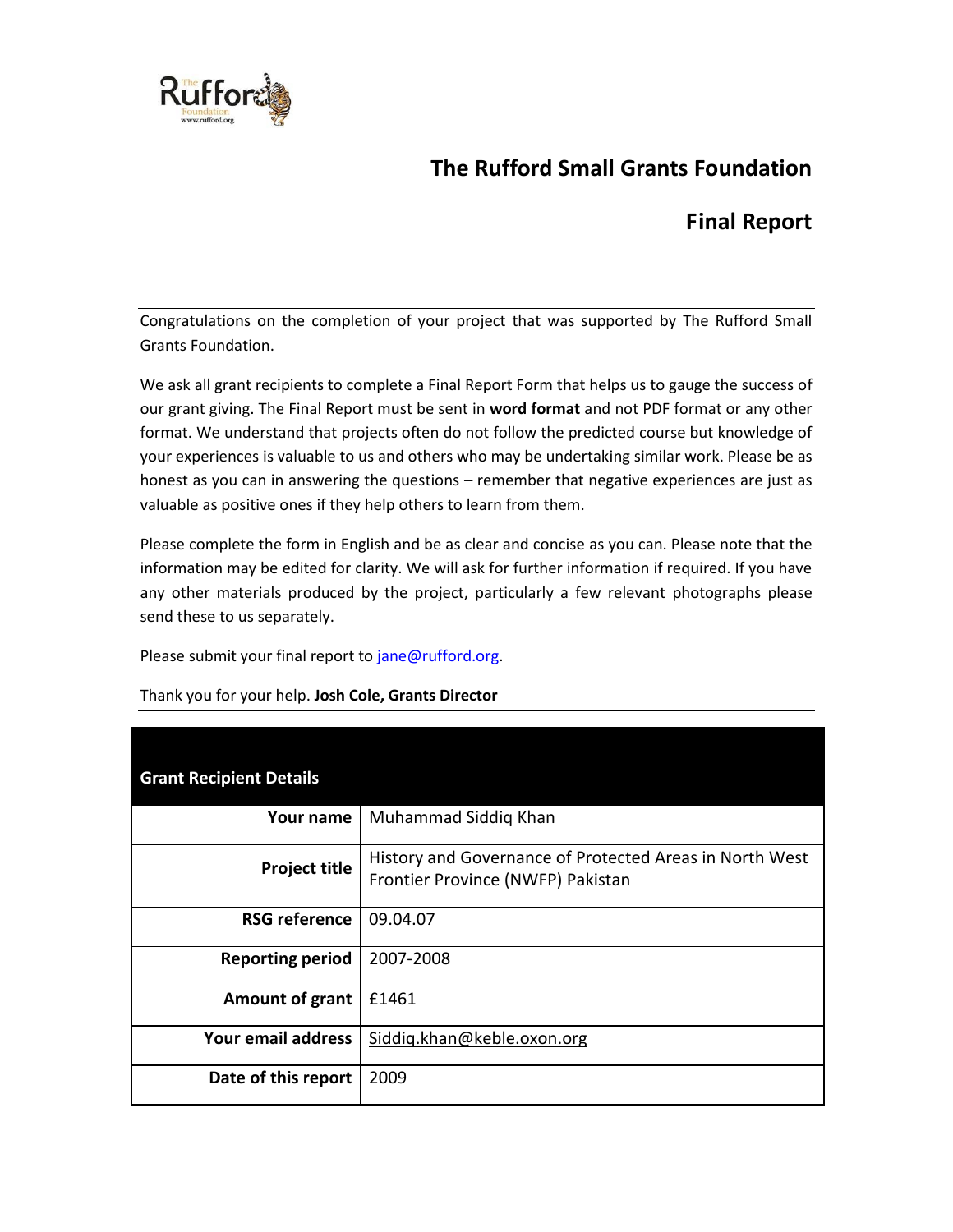

## **1. Please indicate the level of achievement of the project's original objectives and include any relevant comments on factors affecting this.**

| <b>Objective</b>                 | <b>Not</b> | <b>Partially</b> | <b>Fully</b> | <b>Comments</b>                     |
|----------------------------------|------------|------------------|--------------|-------------------------------------|
|                                  | achieved   | achieved         | achieved     |                                     |
| A systematic review of the       |            |                  |              | the<br>basis<br>of available<br>On. |
| available literature pertinent   |            | $\sqrt{ }$       |              | stakeholders'<br>literature<br>and  |
| drivers<br>for<br>historic<br>to |            |                  |              | interviews information were         |
| designation and management       |            |                  |              | gather which is a part of           |
| of protected areas, of North     |            |                  |              | dissertation<br>submitted<br>to     |
| West Frontier Province of        |            |                  |              | OUCE Oxford.                        |
| Pakistan                         |            |                  |              |                                     |
| Studying the effectiveness of    |            |                  |              | Community-based                     |
| current governance model of      |            |                  | $\sqrt{ }$   | questionnaire surveys<br>and        |
| the protected areas in the       |            |                  |              | interviews<br>with<br>various       |
| region. Also to<br>identify      |            |                  |              | stakeholders (structured and        |
| different<br>issues,             |            |                  |              | semi-structured)<br>were            |
| contradictions and challenges    |            |                  |              | conducted and results are           |
| in PA's governance, in NWFP      |            |                  |              | made available in form of           |
| Pakistan.                        |            |                  |              | dissertation and peer reviewed      |
|                                  |            |                  |              | publications                        |
| To develop an understanding      |            |                  |              | Strengths, weaknesses,              |
| using SWOT<br>analysis<br>bv     |            |                  | $\sqrt{ }$   | opportunities and threats chart     |
| technique for the governance     |            |                  |              | was developed with some             |
| of PA's.                         |            |                  |              | recommendations /suggestions        |
|                                  |            |                  |              | for future model of sustainable     |
|                                  |            |                  |              | governance.                         |

## **2. Please explain any unforeseen difficulties that arose during the project and how these were tackled (if relevant).**

Not any as such unforeseen difficulty was faced but accessing community participants during working hours was pretty difficult also as due to local cultural taboos it was difficult to include female participation in the interviews. Key stakeholder interviews took longer than proposed number of days of field work as couple of interviewees rescheduled the date of interview due to some other priorities.

#### **3. Briefly describe the three most important outcomes of your project.**

During our field studies we managed to

- 1) Review the available literature pertinent to history of protected areas in NWFP of Pakistan.
- 2) Gather information regarding the effectiveness of current governance of PAs in NWFP Pakistan.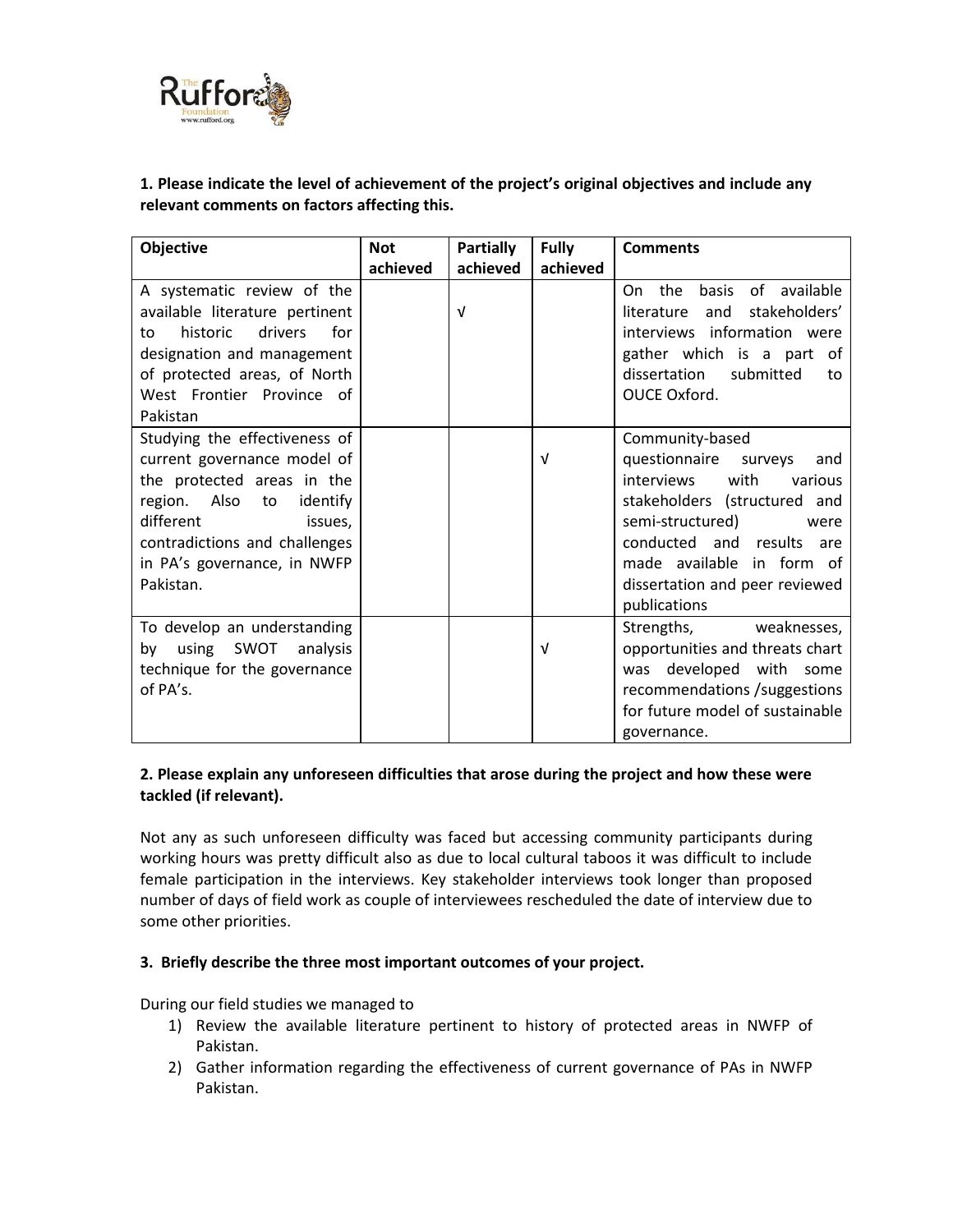

3) Develop a SWOT analysis chart based on the information collected which proposes some recommendations for future model of the sustainable governance of PAs in the region.

### **4. Briefly describe the involvement of local communities and how they have benefited from the project (if relevant).**

Our project was basically focused on studying the local peoples' perception regarding PAs and their involvement in the governance. Recommendations of the projects based on SWOT analysis suggest strong involvement of local communities for sustainable development. Also our study suggested some guidelines to improve the infrastructure and direct benefits to the locals from their resources. Local guides were used during the project.

#### **5. Are there any plans to continue this work?**

Yes I am thinking to start a D.Phil/PhD soon in the region as looking for some potential funding sources. Also I am planning to do some community based awareness projects in the area to exploit the willingness of people to participate in conservation activities as gaps were observed in our current research. I am also planning to study and explore effective ways of linking local cultural and religious institution in communicating conservation messages to the masses in the region.

#### **6. How do you plan to share the results of your work with others?**

This project was part of my thesis at Keble College Oxford which is available for stakeholders to accesses also electronic copies are made available.

Part of this research is accepted for publication in *Mountain Research and Development*, a renowned peer reviewed journal and will be available online for stakeholders to get benefit from.

Also all relevant results/information will be made available on Rufford Small Grants website.

#### **7. Timescale: Over what period was the RSG used? How does this compare to the anticipated or actual length of the project?**

Grant was used for carrying field work at Chitral Gol National Park and Ayubia National Park of NWFP Pakistan, in the months of June and July 2007, two weeks more than primarily proposed actual length of the project. Desk based studies were completed before field work at OUCE Oxford.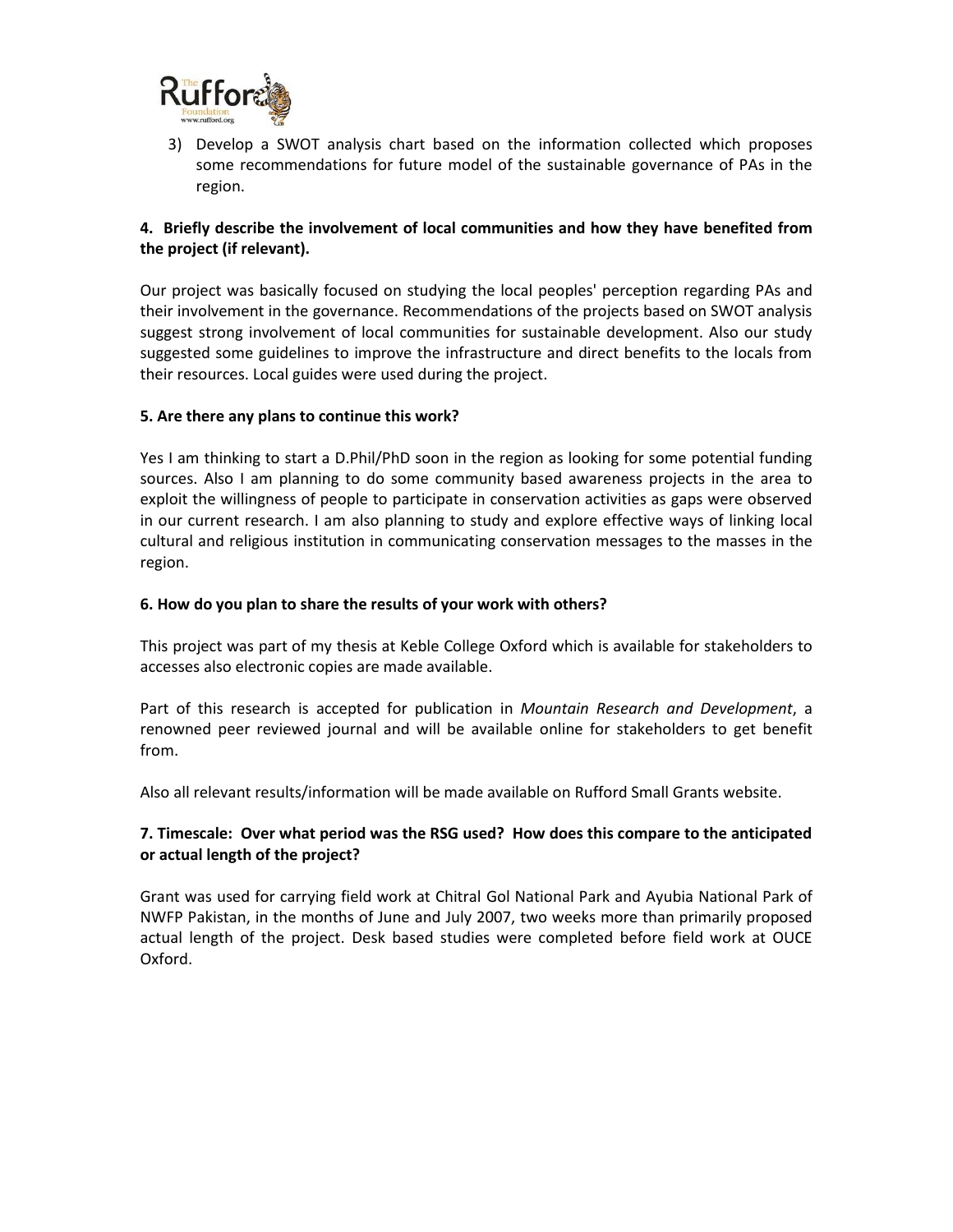

**8. Budget: Please provide a breakdown of budgeted versus actual expenditure and the reasons for any differences. All figures should be in £ sterling, indicating the local exchange rate used.** 

| <b>Item</b>                                                                                                                        | <b>Budgeted</b> | <b>Actual</b> | Difference | <b>Comments</b>                                                                                                                      |
|------------------------------------------------------------------------------------------------------------------------------------|-----------------|---------------|------------|--------------------------------------------------------------------------------------------------------------------------------------|
|                                                                                                                                    | <b>Amount</b>   | <b>Amount</b> |            |                                                                                                                                      |
| Air<br>Heathrow<br>fare<br>to<br>Islamabad and transfer                                                                            | £620            | £664          | £44        | Including cost of changing<br>return date                                                                                            |
| Local<br>Transportation<br>including multiple visits to<br>Peshawar and air fare to<br>Chitral, vehicle hire<br>and<br>maintenance | £280            | £297          | £17        | For visit to the park sites<br>sometime lifts were taken from<br>wild life department staff.                                         |
| Student assistant/intern from<br>the region                                                                                        | £173            | £173          | £0.00      |                                                                                                                                      |
| Accommodation<br>and<br>subsistence<br>including<br>stationery expenses and a<br>digital<br>small<br>for<br>camera<br>photos       | £388            | £593          | £205       | Photographic camera was not<br>included in the<br>budgeted<br>amount as well as field work<br>duration was extended for two<br>weeks |
| Total                                                                                                                              | £1461           | £1727         | £266       |                                                                                                                                      |

#### **9. Looking ahead, what do you feel are the important next steps?**

We feel that designing of an individual website for each National Park with detailed and up to date information regarding park, accessible to all stakeholders. It was also revealed that there is an urgent need for mass awareness campaign in the area by using effective media regarding importance of wildlife. Involvement of multi stakeholders in the governance of PAs with due consideration to local cultural and religious institution in the conservation campaign as proposed in the projects reports.

#### **10. Did you use the RSGF logo in any materials produced in relation to this project? Did the RSGF receive any publicity during the course of your work?**

Yes, I used the RSGF logo in my research poster at Oxford and on the front page of my research dissertation which is available at OUCE Oxford University and libraries. Furthermore, I acknowledge the RSGF in the research paper accepted for publication. RSGF was mentioned to all key stakeholders during field work and will be acknowledged in every publication from the study in the future.

#### **11. Any other comments?**

I am extremely grateful to RGSF for the provision of financial support which enabled me to complete my field work successfully. I am quite optimistic that this study will help the key stakeholders of PAs in the region in effective and sustainable management of these ecological treasures. This grant played a key role in this research work which I am sure will contribute to